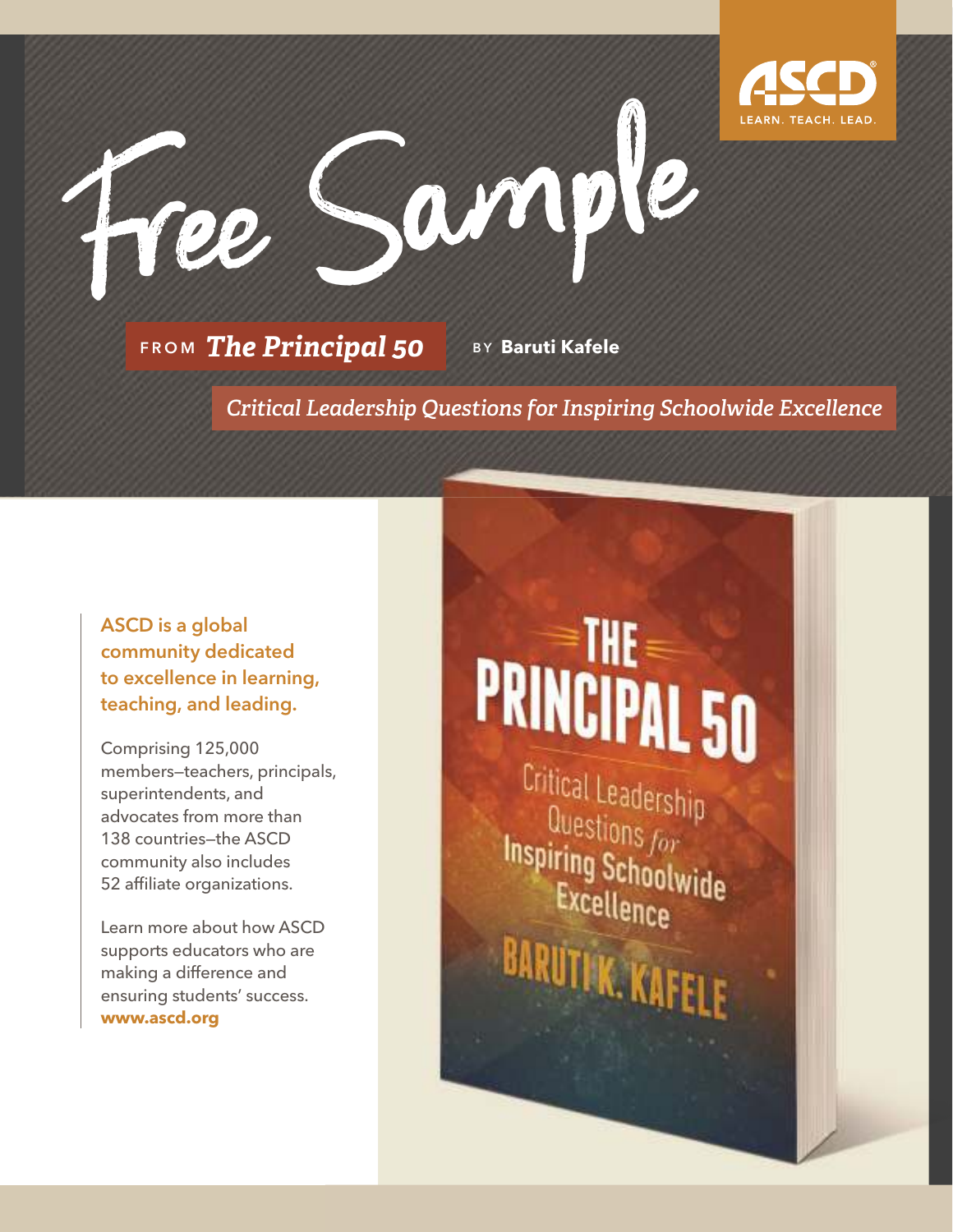### Available from **ASCD**

#### The Principal 50: Critical Leadership Questions for Inspiring Schoolwide Excellence by Baruti K. Kafele

**"WHY DO I LEAD?"** With this deceptively simple question, best-selling author Baruti K. Kafele begins a powerful examination of what it takes to make a school community achieve the greatest success in the classroom and beyond.

In *The Principal 50: Critical Leadership Questions for Inspiring Schoolwide Excellence*, Kafele, a veteran school administrator, guides motivated school leaders through 50 self-reflection exercises designed to yield a deeper understanding of the meaning behind the work that they do. Along with many other insights, this book shows how best to

- Inspire and motivate students, teachers, and other school staff to approach their work with vigor and purpose;
- Ensure that all students, regardless of color, creed, or origin, are valued and represented in the school culture;
- Focus mission and vision statements to address students' most critical needs and integrate shared values and objectives into the fabric of the school; and
- Engage parents and other community members so that they feel a stake in the school's success.

Brimming with passion, written from the heart, and informed by hard-earned experience, this transformative book is essential reading for principals and other building-level administrators determined to reinvigorate their practice, revitalize their staff, and—most importantly—guarantee the strongest outcomes for students.

### ≡THE≡ **PRINCIPAL 50**

Critical Leadership Questions for **Inspiring Schoolwide Excellence** 

**BARUTIK. KAFELE** 

#### Author

**BARUTI K. KAFELE** has been an urban public school educator in New Jersey for over 20 years, working as both a teacher and principal. As an elementary school teacher, he was selected as the East Orange School District and Essex County Public Schools Teacher of the Year. As a principal, he led the transformation of four different schools, including Newark Tech.

### ORDER NOW!

**Quantity Discounts**

10–49 copies 10% 50+ copies 15%

**For Special Sales Discounts,** contact your ASCD Regional Program Manager or Sales Consultant, or call 1-800-933- 2723, ext. 5773. E-mail: programteam@ascd.org.

Print edition is also available from Amazon, Barnes & Noble, and other bookstores.

E-books are also available from Amazon, Apple, Barnes & Noble, Google, Kobo, and other distributors. See full list at www.ascd.org/epubs.

#### *2015 ASCD Book, 6" x 9," 110 pgs.*

| <b>List Price</b>                | \$18.95           |  |
|----------------------------------|-------------------|--|
| <b>ASCD Member Price \$13.95</b> |                   |  |
| <b>Stock</b>                     | #115050           |  |
| <b>ISBN</b>                      | 978-1-4166-2014-3 |  |

**www.ascd.org/principal50 Call toll-free: 800-933-ASCD or 703-578-9600**

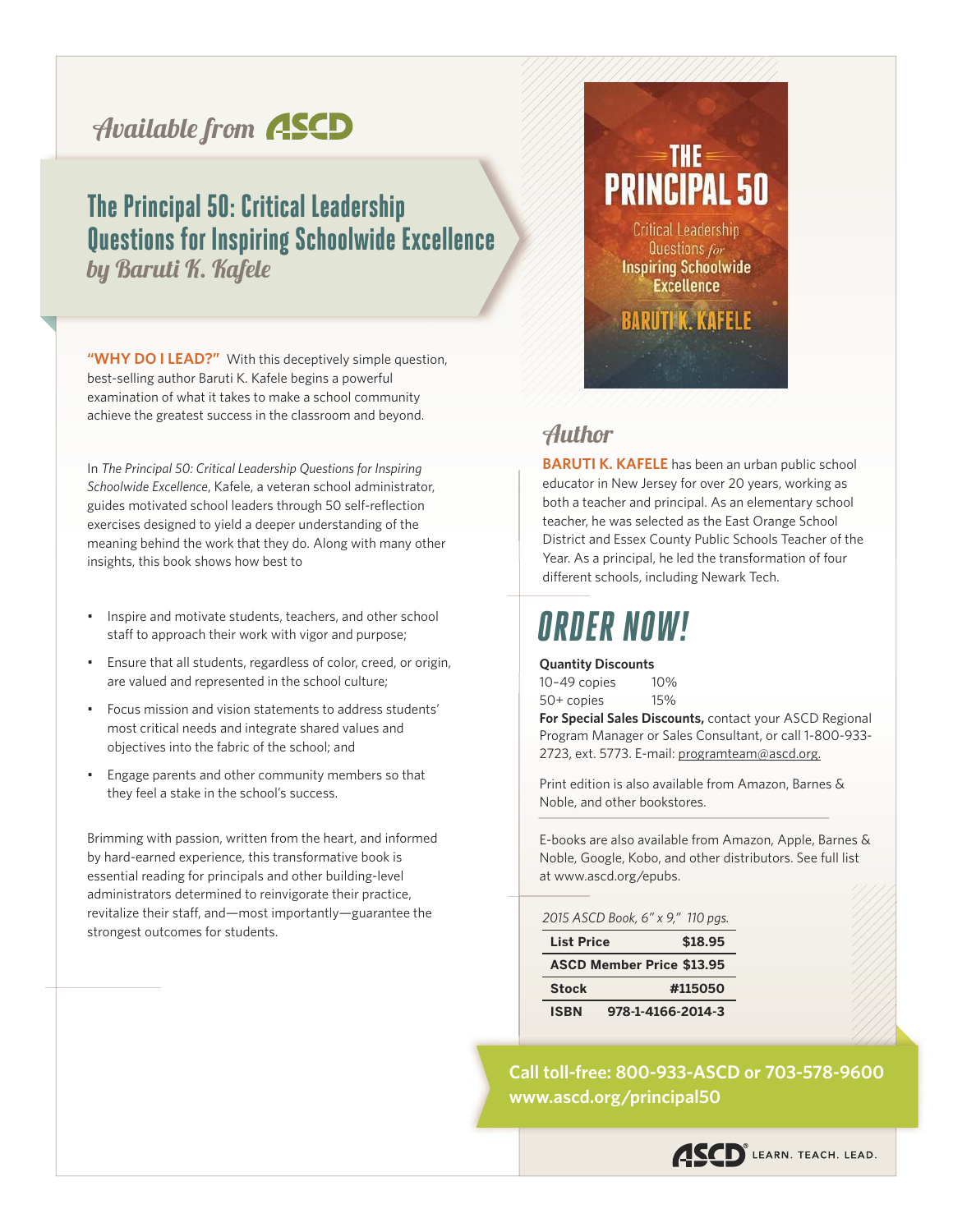We hope you enjoy this free sample of The Principal 50: Critical Leadership Questions for Inspiring Schoolwide Excellence. To learn more about this book or to purchase online, visit **www.ascd.org/principal50**.

# $=$  THE  $=$ **PRINCIPAL 50**

| <b>CHAPTER 1</b>                                                   |  |
|--------------------------------------------------------------------|--|
| <b>CHAPTER 2</b>                                                   |  |
| <b>CHAPTER 3</b>                                                   |  |
| <b>CHAPTER 4</b>                                                   |  |
| <b>CHAPTER 5</b>                                                   |  |
| <b>CHAPTER 6</b>                                                   |  |
| <b>CHAPTER 7</b><br>PLANNING, ORGANIZATION, AND TIME MANAGEMENT 51 |  |
| <b>CHAPTER 8</b>                                                   |  |
| <b>CHAPTER 9</b>                                                   |  |
| <b>CHAPTER 10</b>                                                  |  |
|                                                                    |  |
|                                                                    |  |
|                                                                    |  |
|                                                                    |  |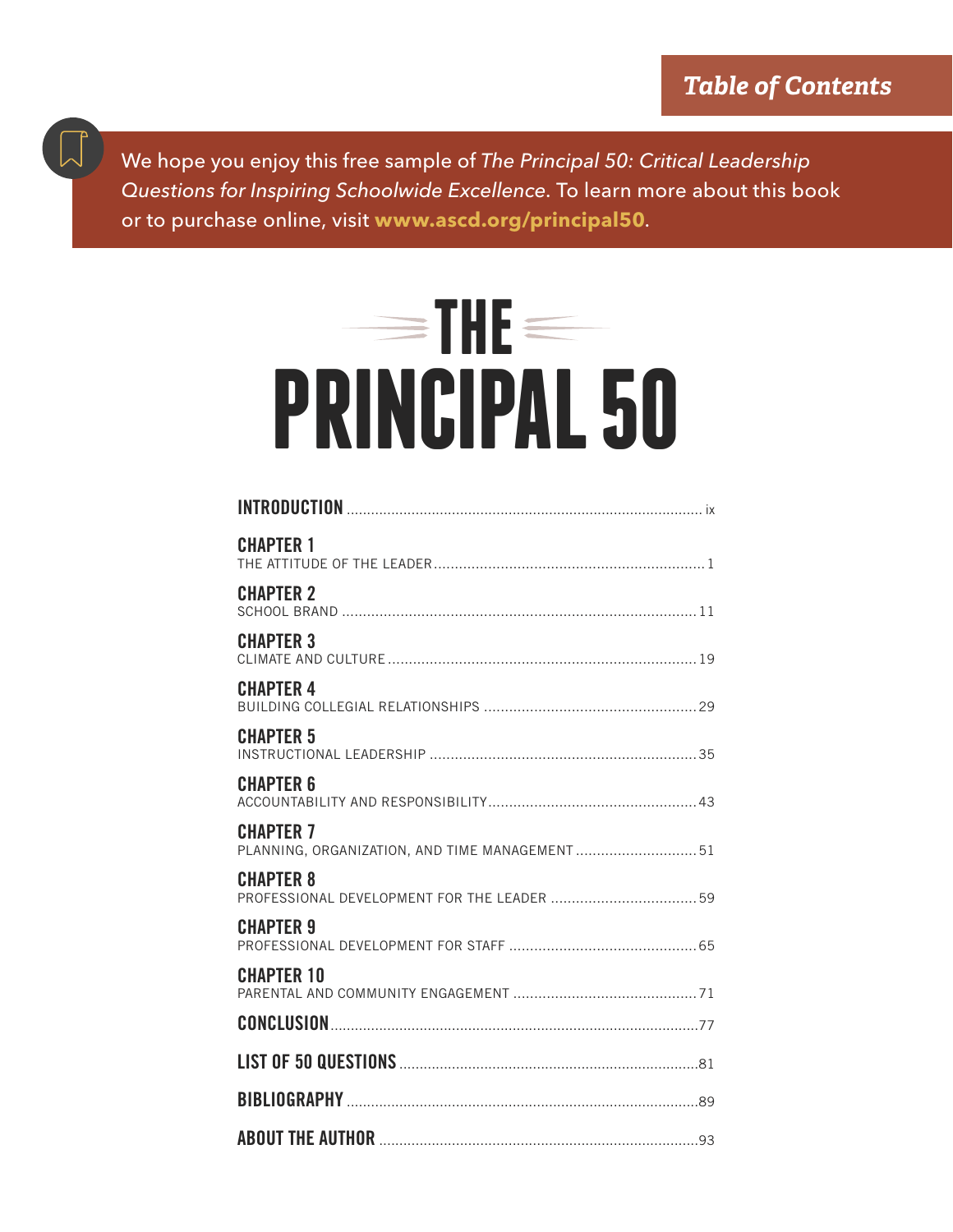We hope you enjoy this free sample of The Principal 50: Critical Leadership Questions for Inspiring Schoolwide Excellence. To learn more about this book or to purchase online, visit **www.ascd.org/principal50**.





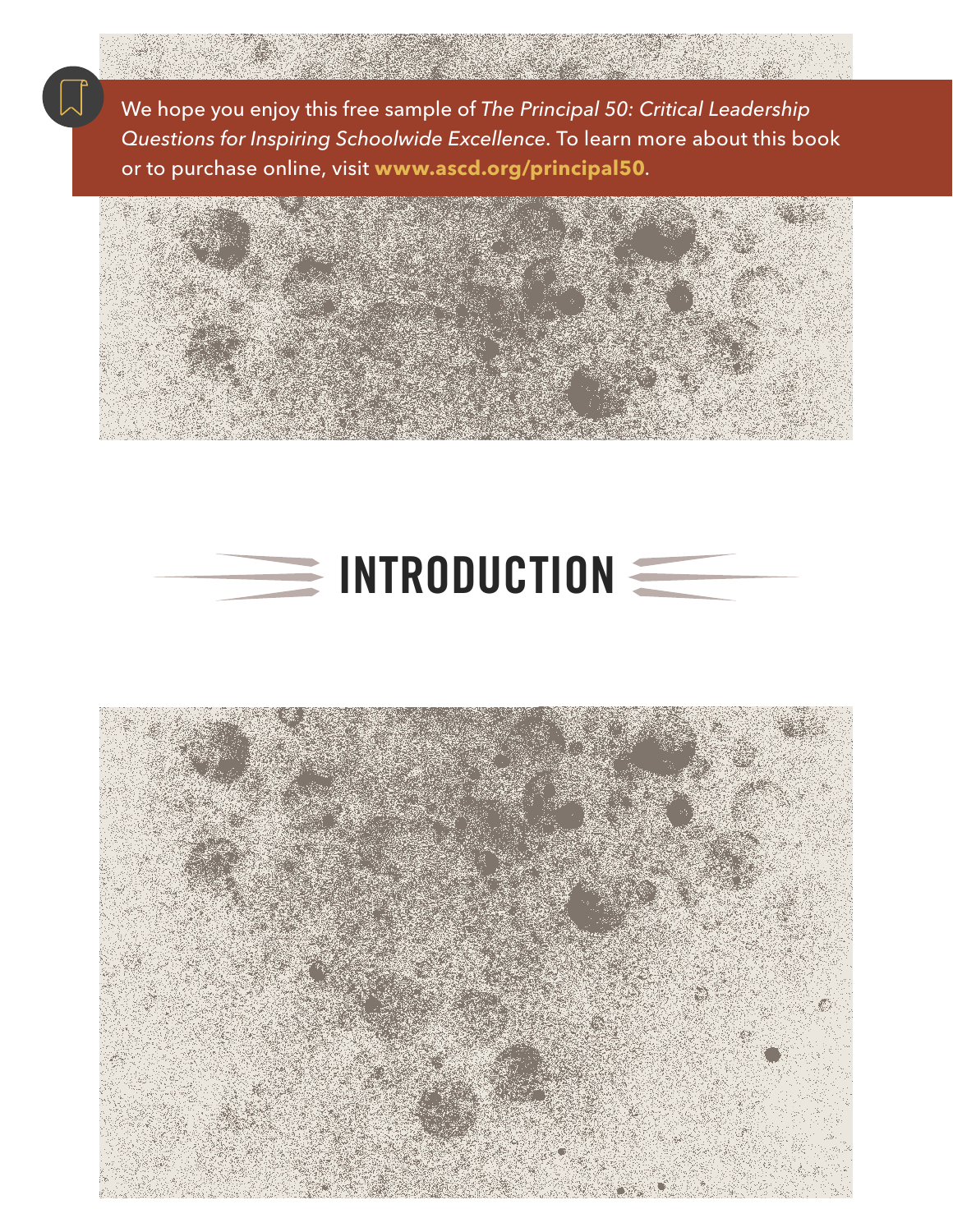F or 14 years of my life, I was completely devoted to the principalship. I worked in three challenging urban school districts in New Jersey, and despite the many struggles that our communities faced, I was fully committed to being the most effective school leader that I could be. To that end, I read everything I could get my hands on about school leadership, attended a multitude of conferences and professional development workshops, and observed and interacted with as many effective principals as I could. Why did I go to these lengths? Because I knew that *the more effective a school leader is, the higher his or her students will soar.*

I am now a full-time education consultant, and in this position I am sought out by acting and aspiring principals and assistant principals nationwide. Many of the acting school leaders who reach out to me maintain a limited scope of assignments and responsibilities, often because they work in schools with cultural challenges that relegate them to being school disciplinarians. I believe very strongly that a truly effective school leader must have maximum exposure to all aspects of school leadership rather than a narrow focus on meting out consequences to students.

This book is intended for all the principals out there who are looking for thoughtful answers to the myriad questions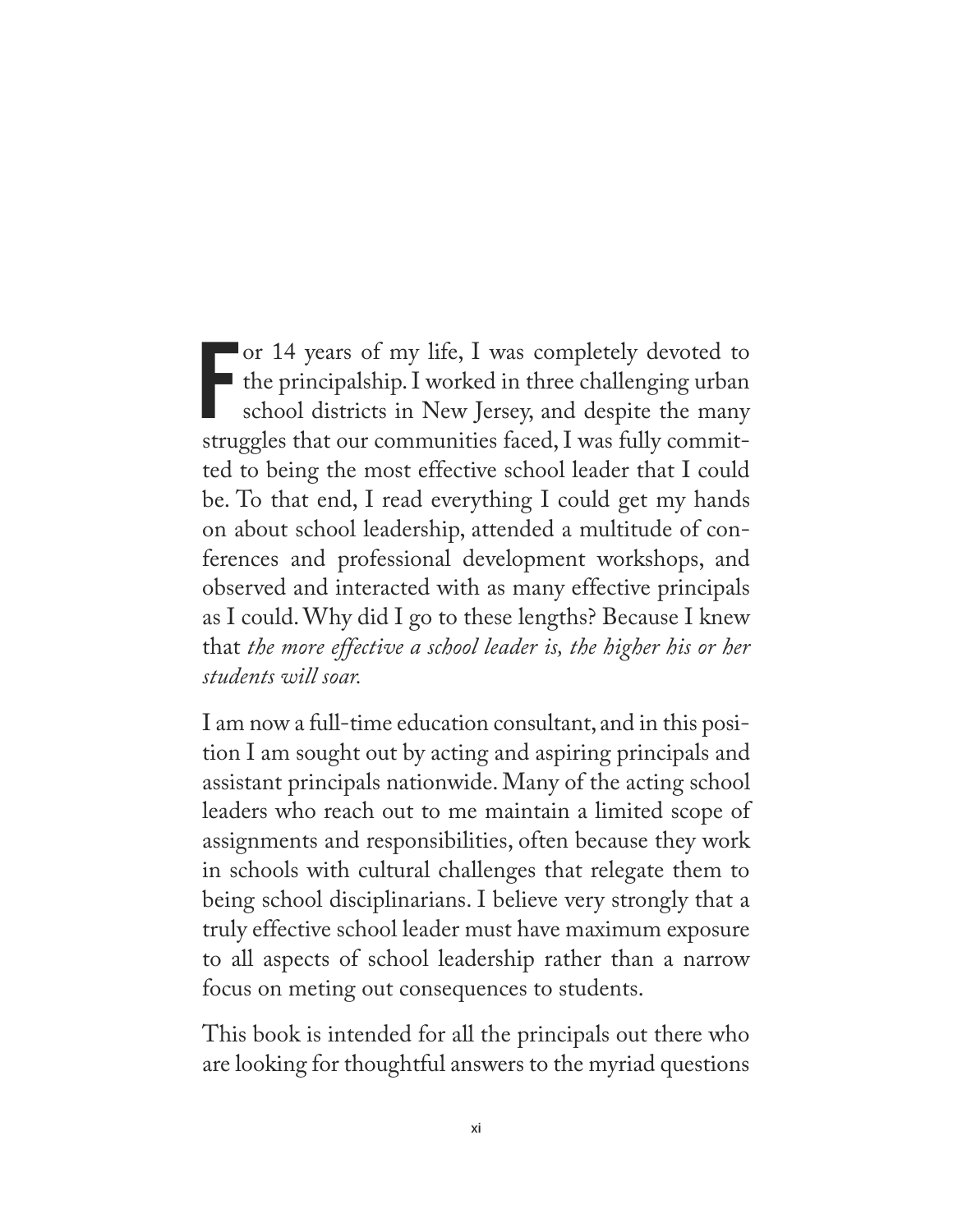that accompany the challenges of school leadership at all grade levels and in all environments. The questions in this book are all offshoots of one essential, overarching query: *How can I inspire excellence from my entire school community?* This is ultimately the question that I want you, the reader, to keep in the back of your mind at all times. As you read this book, always bear in mind this fundamental truth: *The more inspired your entire school community becomes, the greater the chances that your students will achieve excellence.*

If you are an aspiring school leader, I strongly suggest that you envision yourself already in the profession as you read this book. Whenever aspiring principals and assistant principals ask me questions related to the careers that they intend to pursue, my initial response is always the same: "From this day forward, I want you to think as though you were already in the job. I want you to place yourself in the position and think and behave accordingly." Successful school leaders envision success as they prepare to achieve it.

If you are already working as a school leader, I want you to ask yourself whether or not the strategies that I suggest are a part of your current practice—and if they are not, I'd like you to consider how you might incorporate them. (The very last pages of this book are intentionally left blank for you to use as a space for reflection.)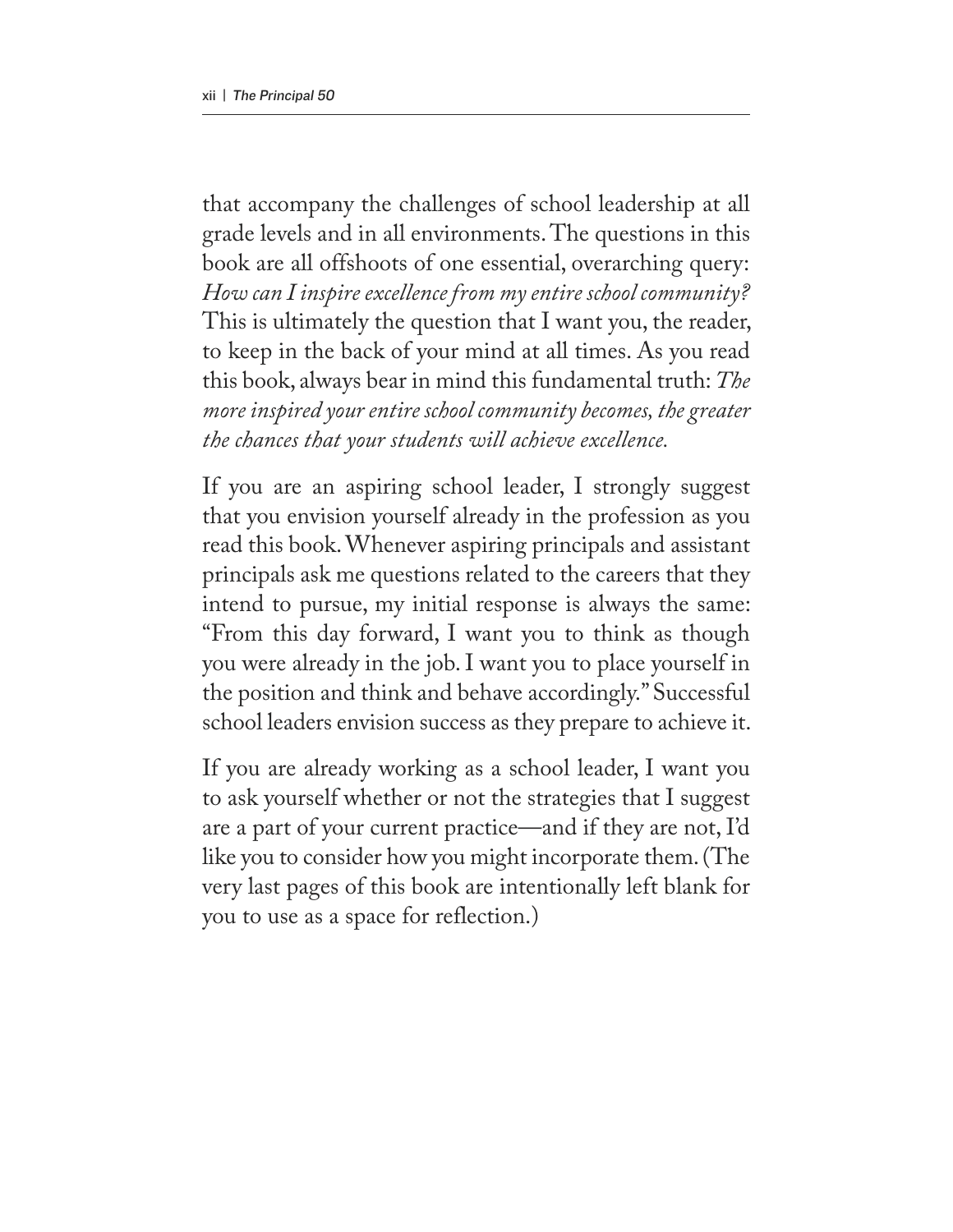



### The Attitude of the Leader

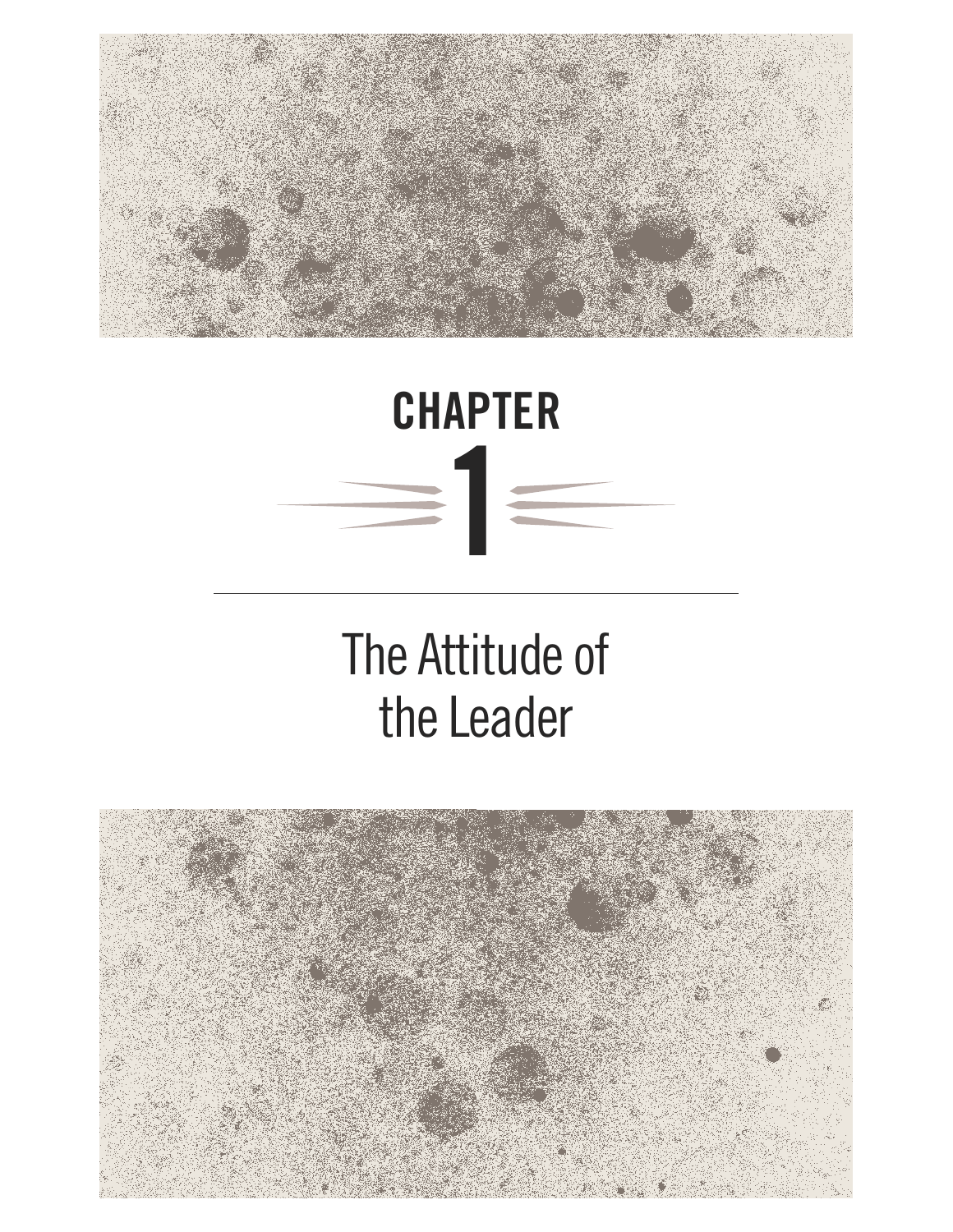# Q: Do I lead with a definite purpose that<br>Q: drives everything I say and do?

- → Why do I lead?
- ª Why do I *want* to lead?

For your leadership to be successful, you must ask yourself these two questions daily. The answers to the questions represent your *purpose for leading,* which is certain to drive your approach to inspiring excellence in your school. Your purpose serves as a constant reminder to you of who you are—of what you are about—as a schoolwide leader.

I'm fond of the saying, "A person without a purpose is like a word without a definition—meaningless." You can't achieve maximum results without defining why you do this work in the first place. Why do you get up in the morning and come to school only to face the countless difficult challenges that crop up every day?

- $\rightarrow$  Your purpose is *who you are as the leader of the school*.
- ª Your purpose is *the foundation upon which your passion is built.*
- $\rightarrow$  Your purpose is *you*.

When I worked as a principal, I defined my purpose as follows: *To motivate, educate, and empower my students daily.*  This was why I woke up in the morning—this was why I did the work that I did. My purpose drove me—it pushed me and pulled me. To my knowledge, I never deviated from my defined purpose. Additionally, I ensured that my leadership style reflected my purpose, making it evident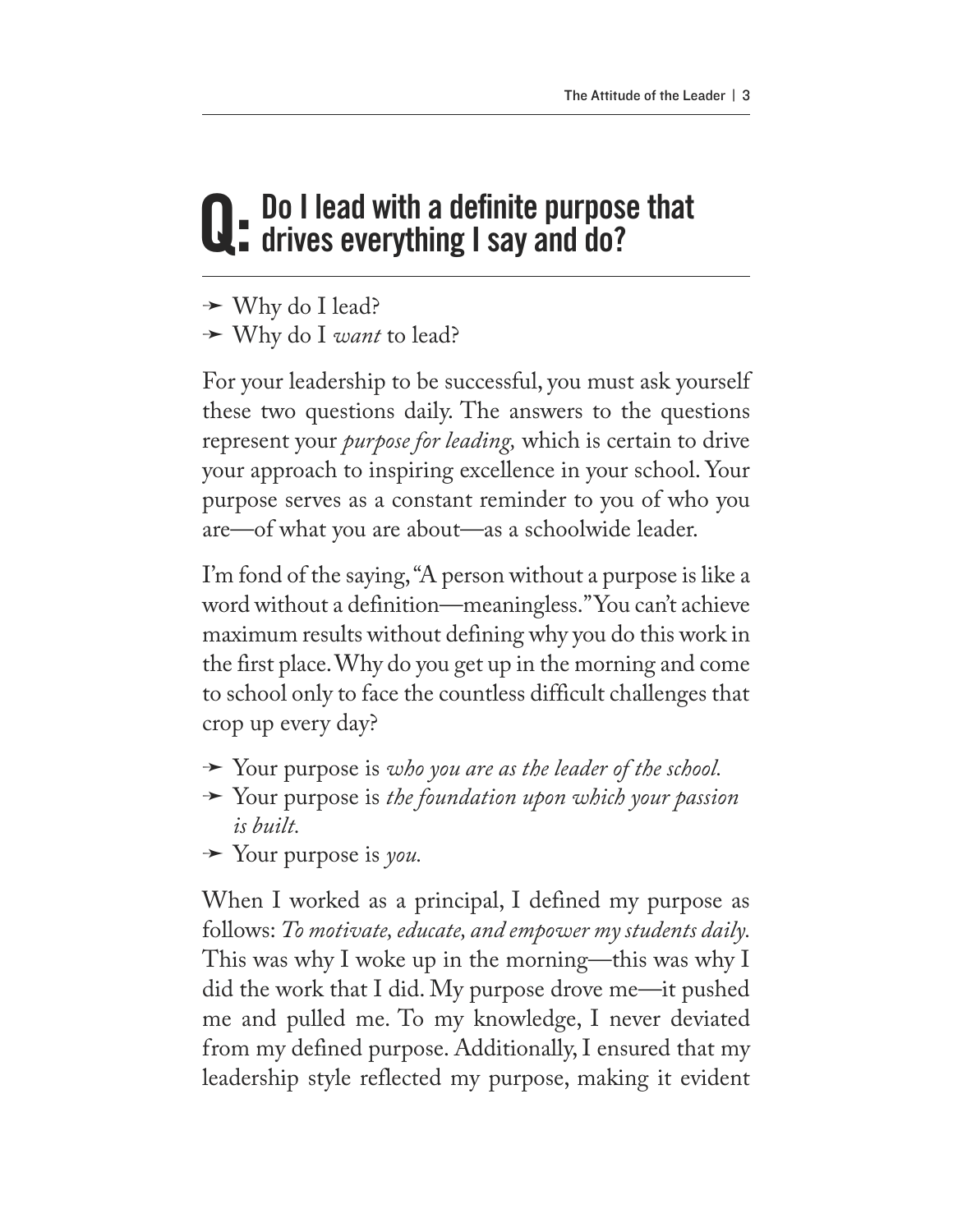to the entire school community. In order for me to inspire excellence in my school, I needed to motivate, educate, and empower students daily.

After you have defined your purpose for leading, you must further answer the following questions:

- $\rightarrow$  Will I *walk* in my purpose?
- **→ Will I** *lead* in my purpose?
- **→ Will my purpose** *be evident* to the entire school community?

When you can answer a full-throated "Yes!" to those questions, you will be on your way to inspiring profound excellence in your school.

### Do I aim to be intentional about what I do as a leader?

- $\rightarrow$  Random
- $\rightarrow$  Reactive
- $\rightarrow$  Responsive
- $\rightarrow$  Haphazard

These four words spring immediately to mind when I reflect back on my first year as a middle school principal. During my first year, I reacted to situations as they arose, which left me "putting out fires" all day, every day. As the leader of the school, I *had* to respond to crises as they occurred, but doing so took me away from fulfilling my purpose.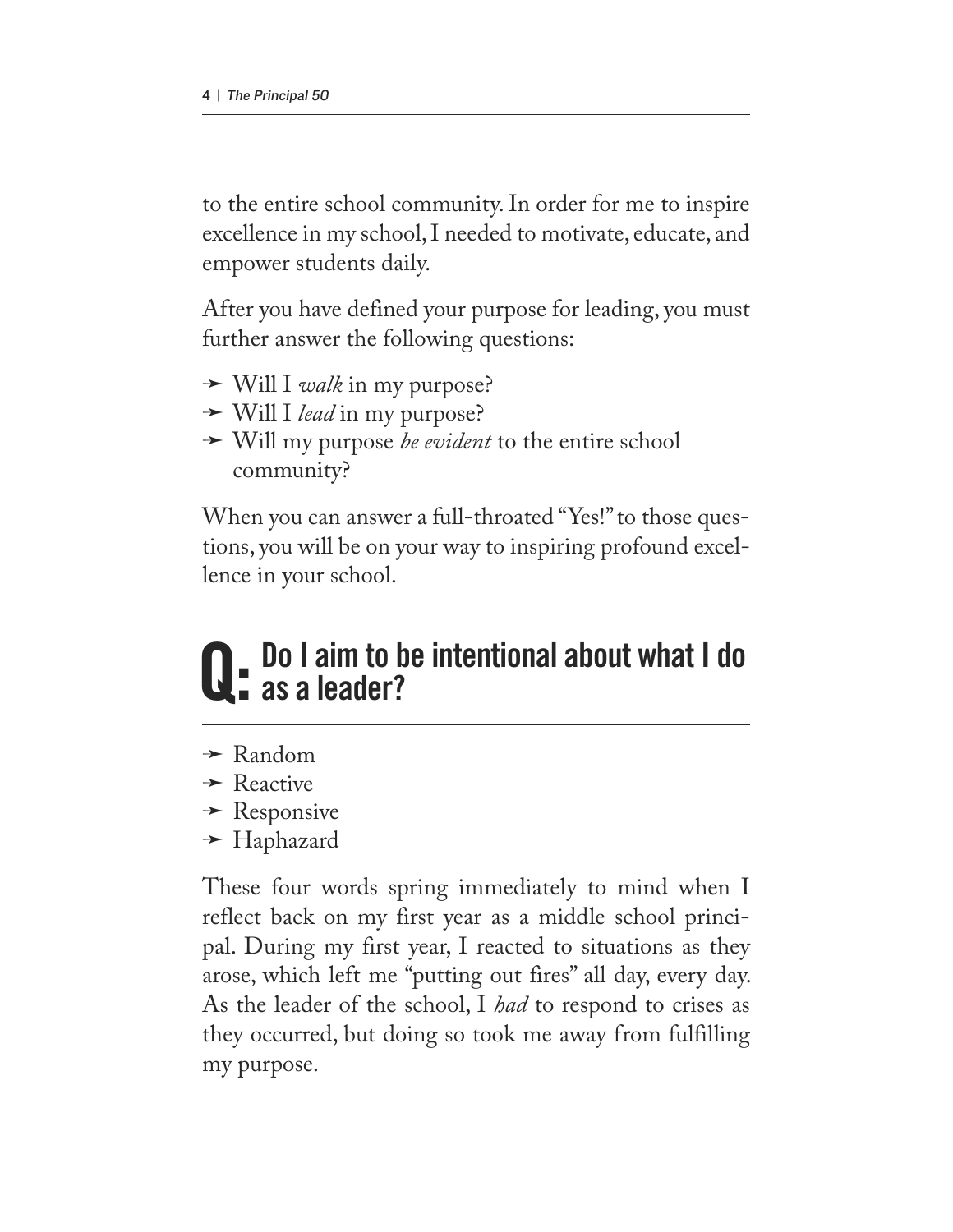As I grew in the principalship, I came to the gradual realization that a random and haphazard approach to events was not compatible with effective leadership. I needed to "step up my game" in a big way—to think and act with *intentionality.* In fact, over time, "intentionality" became my byword. I learned that if we as a school community were going to meet all the pressures and demands that were thrust upon us, we had to be able to spend our days *acting on our intentions* rather than *reacting to situations.*

The same is true for you. With all the pressures you will endure throughout your career, you do not have the time to devote entire days to taking a random, haphazard, and reactive approach to leadership. Instead, you must

- $\rightarrow$  *Define* your purpose,
- ª *Resolve to be intentional* about living your purpose, and
- $\rightarrow$  *Live* your purpose.

Every morning, before you get started for the day, *envision yourself living your purpose* so you can see beforehand what you are going to accomplish. This foresight will help you to turn your intentions into reality—you can now be constantly and consistently intentional both about student outcomes and about your students' daily school experiences. In high-performing schools, leadership focuses on creating memorable buildingwide experiences—the type that help mold students into successful adults. The key is to employ *intentionality* when creating these experiences for students.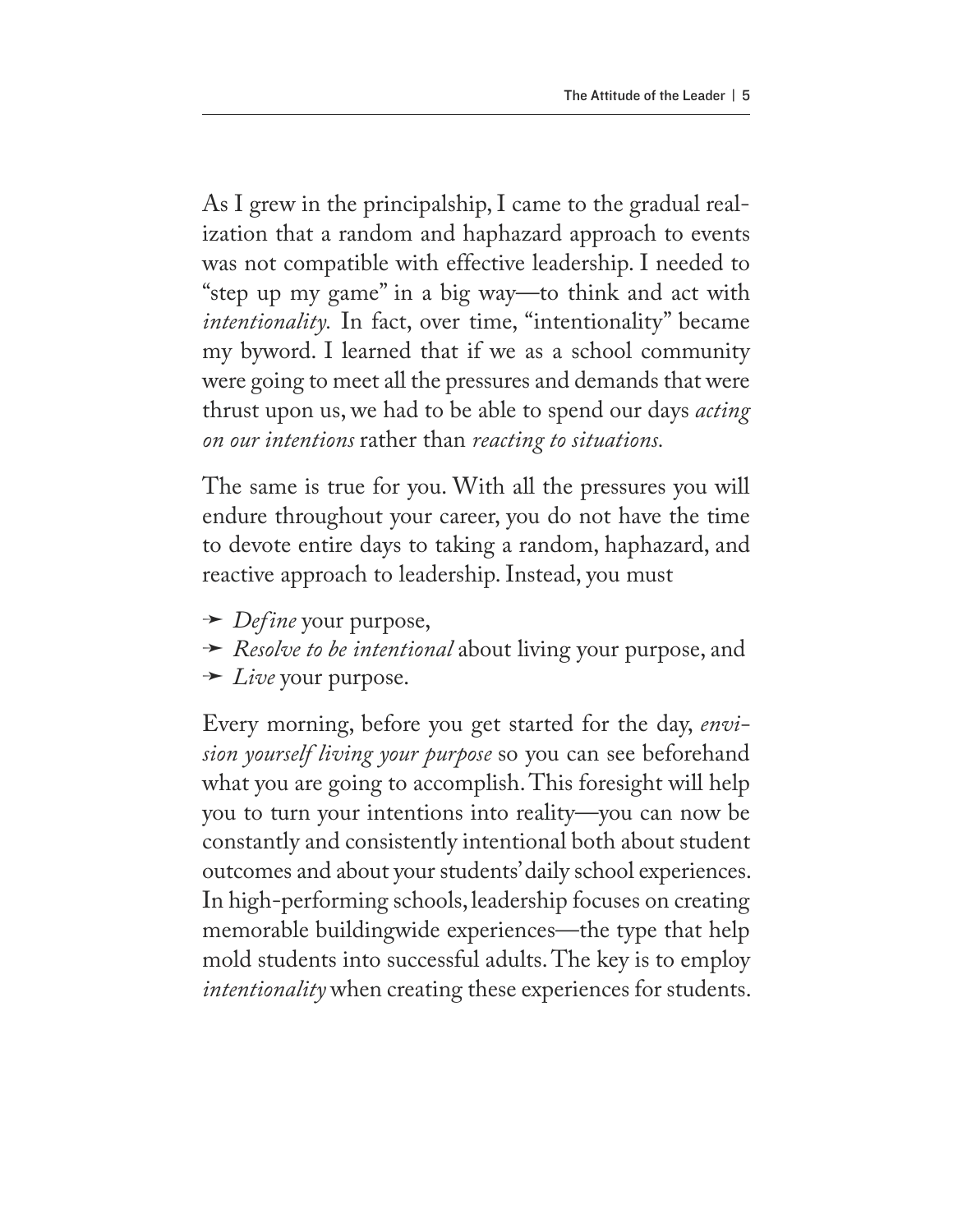# Q: Do I treat my leadership as a mission<br>Q: rather than as a career?

ª *Your leadership should be your mission.* 

It's normal to think of what you do or plan to do for a living as a profession, a career, or a job. The problem with these labels is that they're limiting—they don't tell the complete story. I suggest that you look beyond these labels and consider what you do to be your *mission.*

I always say that if you want to stop a person on a job, all you have to do is put your hand up and say, "Stop!" By contrast, a person on a *mission* will refuse to stop. When you are on a mission, you have a completely different mind-set than you do when you are simply doing your job; you will not stop until your mission has been accomplished. I'll take an educator on a mission over one on a job on my team any day.

As you live out your purpose as a school leader, you are bound to encounter students who are dealing with a wide variety of life challenges—in some cases, challenges so great that they eclipse the importance of school for students. Among other negative ramifications, these challenges can prevent your students from understanding the correlation between working hard in school and achieving success later in life.

This is where you come in.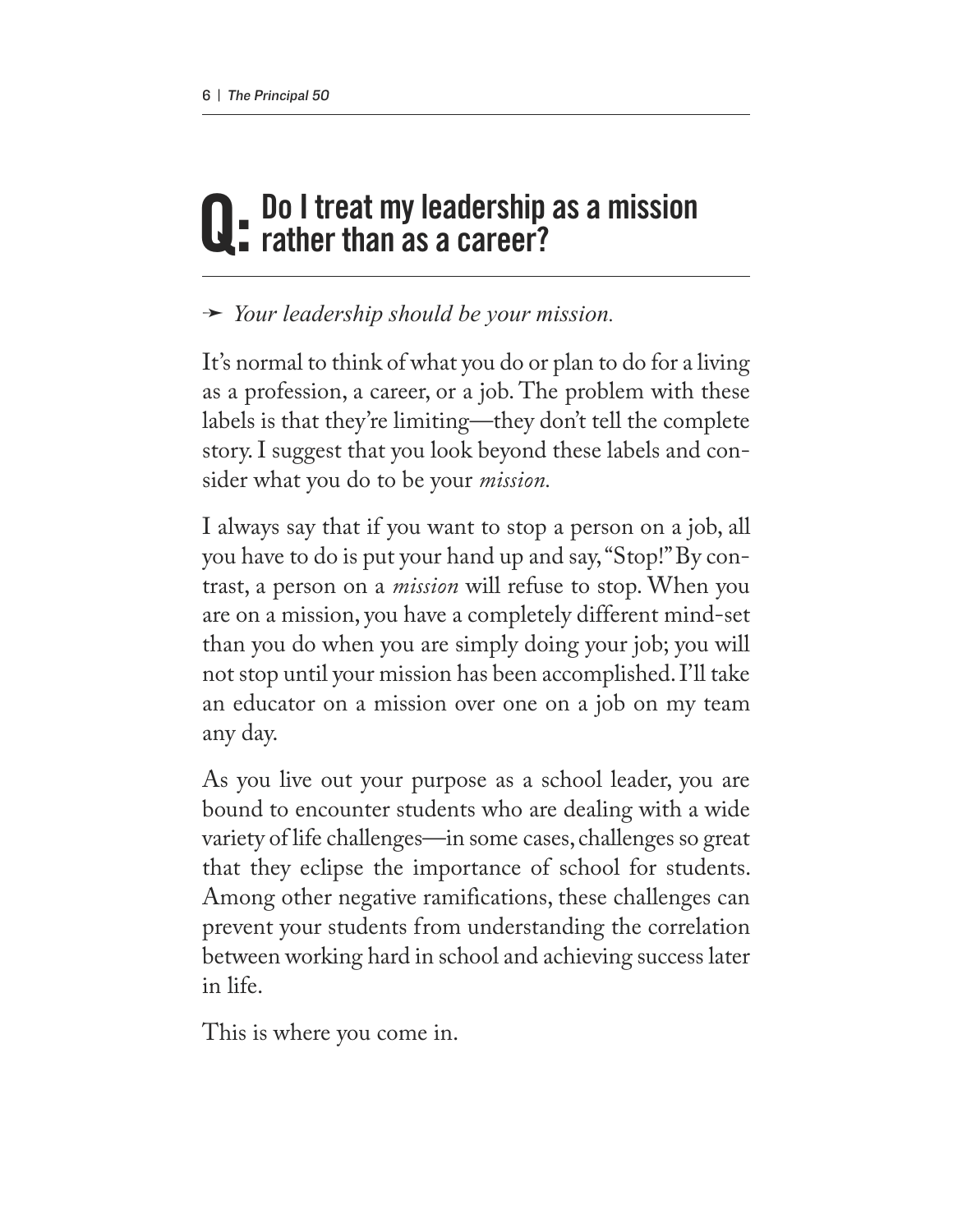You have to think, *I don't care how great the challenges my students face are. They are with* me *right now, and I'm on a mission to see all of them achieve excellence!* When you as the school leader express this attitude in the things that you say and do, your students' chances for success increase exponentially. You are no longer defining what you do as a job, profession, or career—you are proclaiming it to be your mission, with the ultimate goal being the academic excellence of your students.

# Q: Do I have a vision of what I expect my<br>Q: students to achieve?

### **→** *Vision: the ability to see that which has been projected but has not yet been attained.*

To inspire excellence from your entire school community, you must possess and foster a *vision of excellence* that the entire school community shares.

I have said to countless educators over the years that earnestly envisioning success is more than half the battle. Unfortunately, I have met any number of educators who have told me that they simply cannot envision widespread success in their schools due to the challenges that their students have to endure in their homes and communities. I find this to be highly problematic. All school leaders, but particularly those in communities facing systemic challenges such as poverty, drugs, or violence, *must* inspire excellence by helping students and staff to envision it in action, and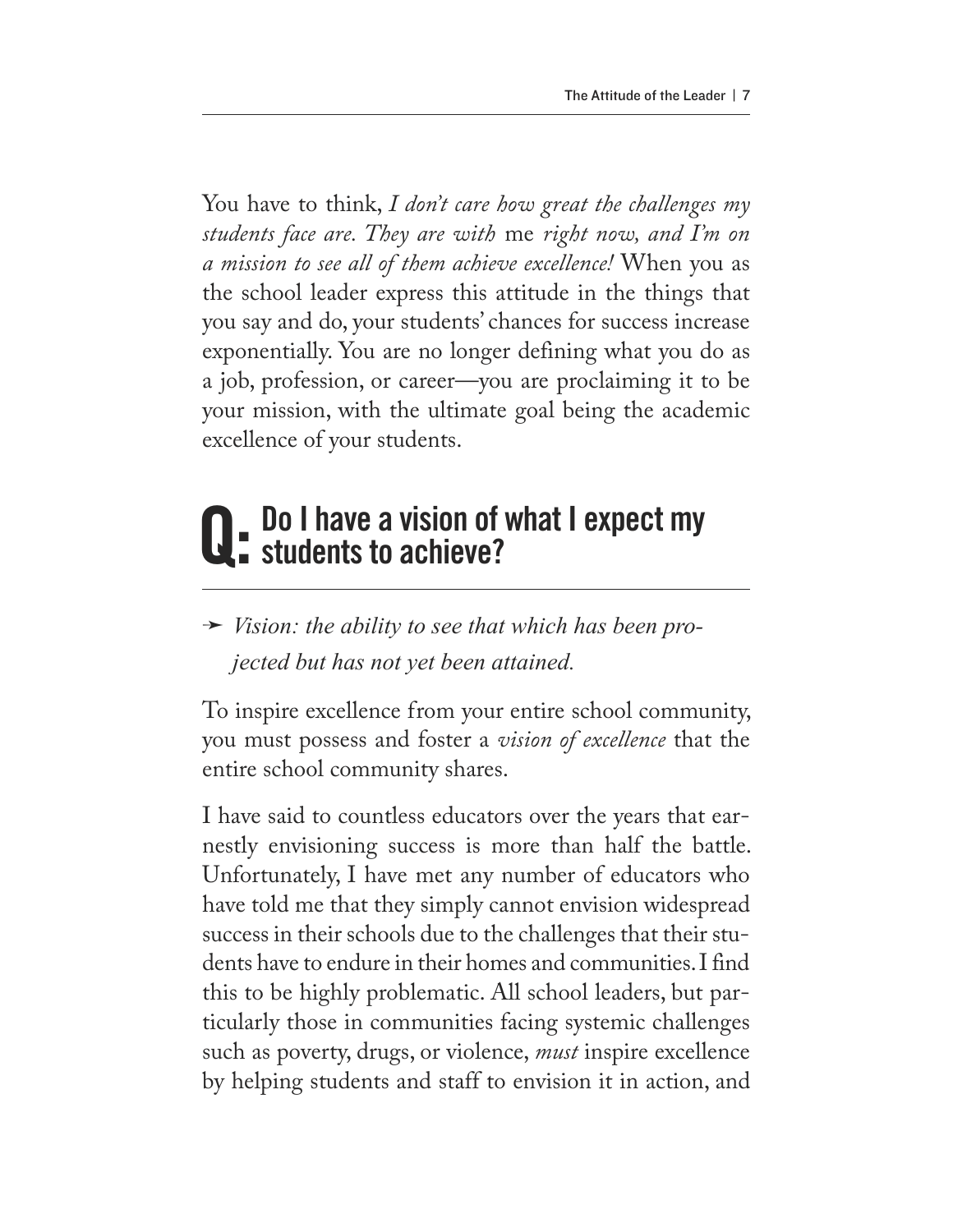must also consistently reinforce their own expectations for the school. Ask yourself:

- $\rightarrow$  What is my vision for my students?
- $\rightarrow$  What will my students achieve?
- $\rightarrow$  How high will my students soar?
- $\rightarrow$  Can I envision where my students will wind up as a result of my leadership?
- $\rightarrow$  Can I envision many of my students on the honor roll?
- $\rightarrow$  Can I envision most of my students going on to college?

A word to the aspiring school leaders: The mission of the principalship doesn't begin once you become a principal—it begins once you have *made the decision* to become a principal. It is at this point that you must begin to develop a vision for how successful your students will be as a result of your leadership—a vision that must always remain at the forefront of your thinking. Be sure to encourage your school community to claim and take ownership of the vision: Schools that have a *collective vision of excellence* have a much greater chance of attaining success than those that don't.

### Q: Do I see myself as the number-one<br>Q: determinant of the success or failure of my students?

When I ask this question in my professional development workshops with school leaders, it usually generates lively,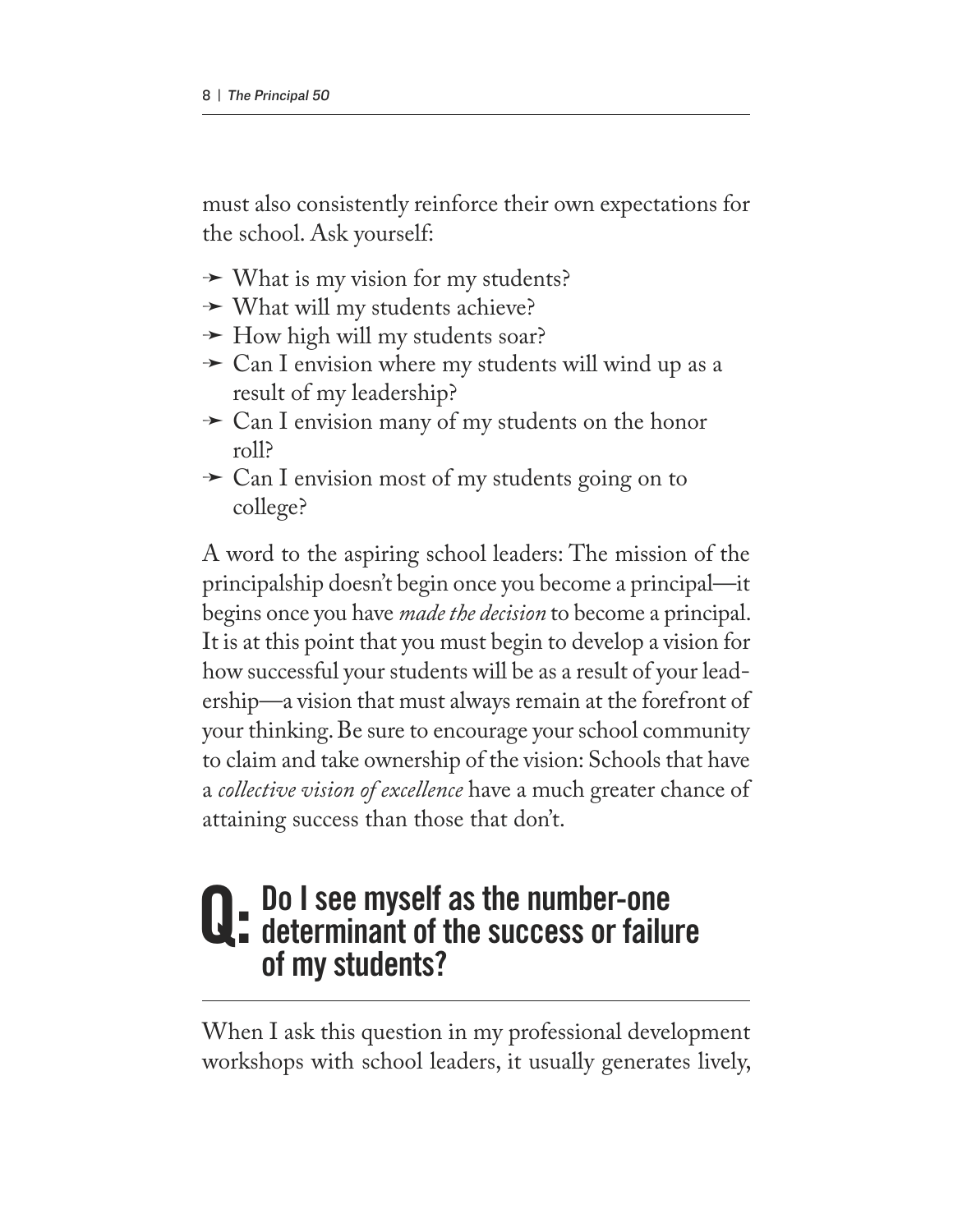passionate, and heated discussions. Some school leaders absolutely see themselves as uniquely responsible for their students' success. They believe strongly that once their students arrive at school, *those students belong to them*—the outside world and its influences no longer matter. Students succeed or fail according to the school leaders' overall performance. Excuses have no place in these school leaders' minds.

Then there are the other school leaders—the ones who find it impossible to take full responsibility for their students' education given all of the other factors in their lives. I remind these leaders that the success of their students boils down to the attitude behind their leadership: If students are going to soar, they require school leaders who will accept nothing less than excellence from them. This fact does not in any way diminish the significance of outside variables that may adversely impact student motivation or the roles of teachers and parents. But at the end of the day, school leadership matters. When the principal can maintain the attitude that his or her overall leadership determines the success or failure of the school, students will benefit greatly. As I like to say, "Show me a school with extraordinary teachers in every classroom but an ineffective principal and I'll show you an underperforming school."

You *must* see yourself as the number-one determinant of the success or failure of your students. How are you going to lead effectively if you lack the willingness to hold yourself accountable for your students' achievements? If you are living out your purpose at a low-performing school, how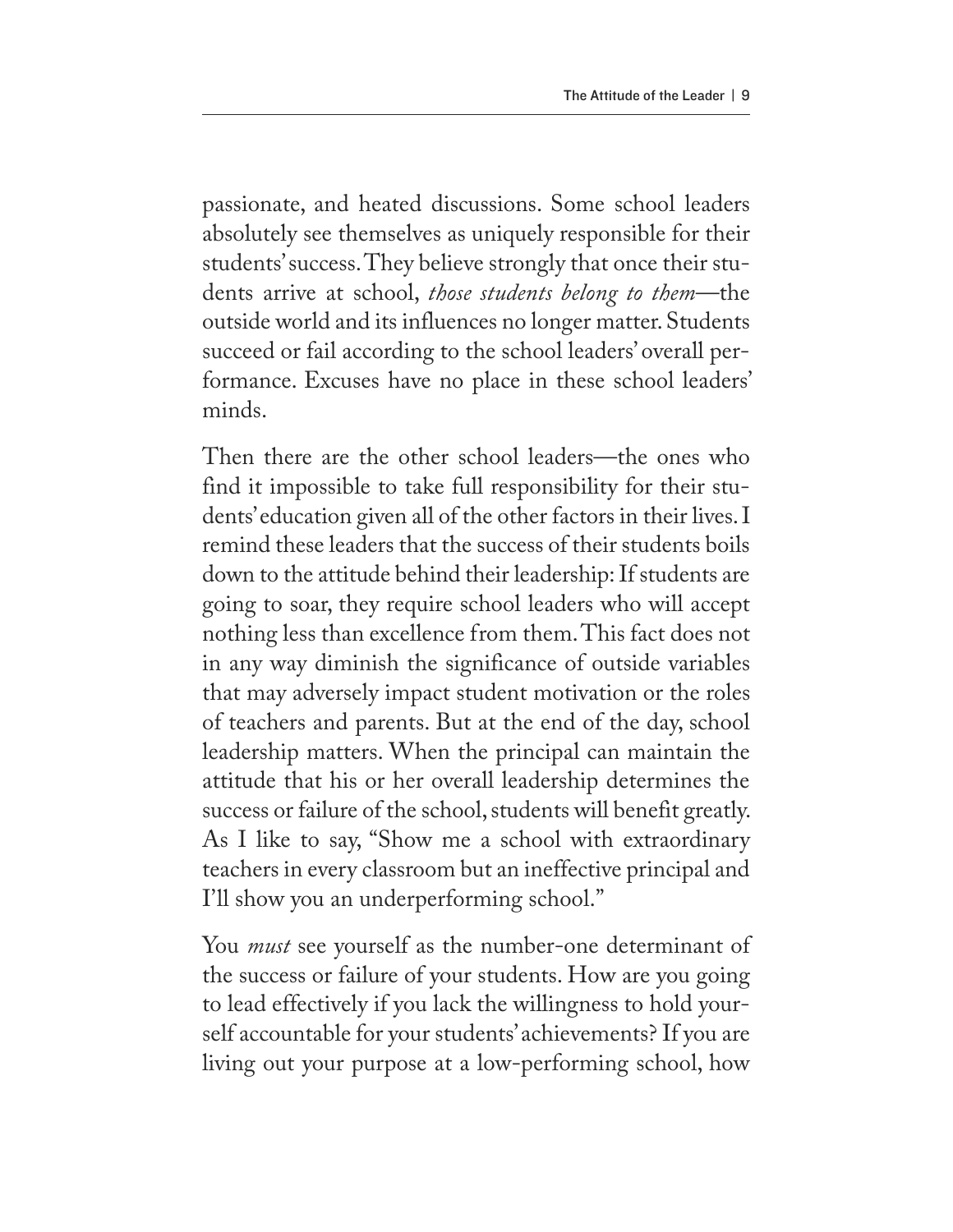are you going to help it grow and improve if you are not willing to point your finger at yourself first? *Holding yourself accountable* and *refusing to fail* are key elements of successful school leadership.